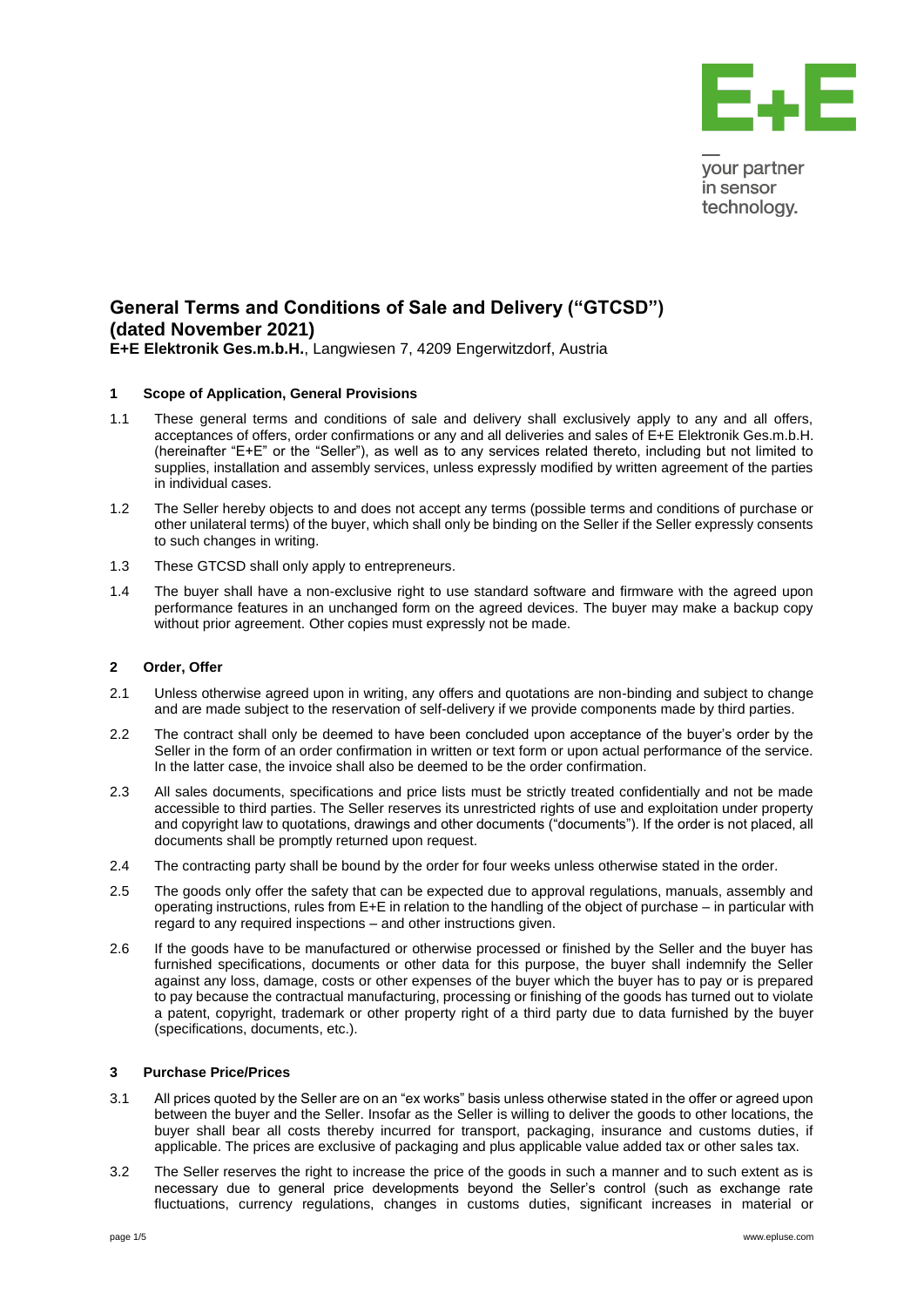manufacturing costs) after due notice to the buyer and before delivery of the goods. The Seller is also entitled to correspondingly increase the price of the goods due to changes in delivery details.

## **4 Terms of Payment**

- 4.1 The buyer shall pay the purchase price within 30 days of the invoice date unless otherwise agreed upon. Payments shall only be made by bank transfer into an account designated by E+E. Bills of exchange and cheque payments will not be accepted as fulfilment of the payment obligation.
- 4.2 E+E shall be entitled to make partial deliveries or deliveries before the delivery date and to issue an invoice therefor.
- 4.3 If the buyer does not fulfil their payment obligation by the due date, the Seller, at its option, may without waiving any further rights and claims it is entitled to –
	- terminate the contract; or
	- suspend further deliveries to the buyer; and/or
	- charge interest on the outstanding amount at a rate of 9 percentage points above the applicable basic rate of interest of the European Central Bank to the buyer; and/or
	- claim compensation from the buyer for all out-of-court costs and expenses incurred in connection with the default of payment.

### **5 Delivery**

- 5.1 Delivery shall be EXW (Incoterms 2020) at the Seller's place of business as soon as the Seller has notified the buyer that the goods are ready for collection or, if another place of delivery has been agreed upon with the Seller, by delivery of the goods to such place.
- 5.2 Should the buyer be in default of acceptance of delivery on the due date, they shall nevertheless be obligated to pay the purchase price. In such cases, the Seller shall store the goods at the buyer's risk and expense.
- 5.3 Any delivery dates or delivery periods stated are estimates. Unless expressly agreed upon otherwise, compliance with the delivery time is not an essential contractual obligation constituting grounds for liability cases.
- 5.4 If E+E is not supplied, not supplied on time or not supplied properly by its upstream suppliers for the products to be delivered to the buyer or for those goods or services which are necessary for the processing or manufacture of the products to be delivered to the buyer, although E+E is not responsible for this, E+E shall be obligated to notify the buyer of this without undue delay and entitled to rescind the contract with the buyer within a reasonable period of time after the occurrence of such delivery difficulties on the part of its upstream suppliers. In case of rescission, the Seller is obligated to reimburse the buyer for any consideration already paid, in particular down payments, without undue delay. Any further claims of the buyer are excluded in this case.
- 5.5 Should the Seller fail to deliver on time, the buyer is entitled to terminate the contract after setting a reasonable grace period twice without success. The buyer may only claim damages for non-performance if the delay in delivery was due to intent or gross negligence.

### **6 Passing of Risk**

- 6.1 The risk of damage to or loss of the goods shall pass
	- to the buyer at the time of handover or, if the buyer is in default of acceptance, at the time the Seller offers to hand over the goods

Insofar as the goods are delivered to or at the Seller's premises (EXW, Incoterms 2020) at the time the Seller notifies the buyer that the goods are ready for collection.

### **7 Reservation of Title**

7.1 Notwithstanding delivery and the passing of risk or any other provision of these GTCSD, title to the goods shall not pass until the purchase price has been paid in full.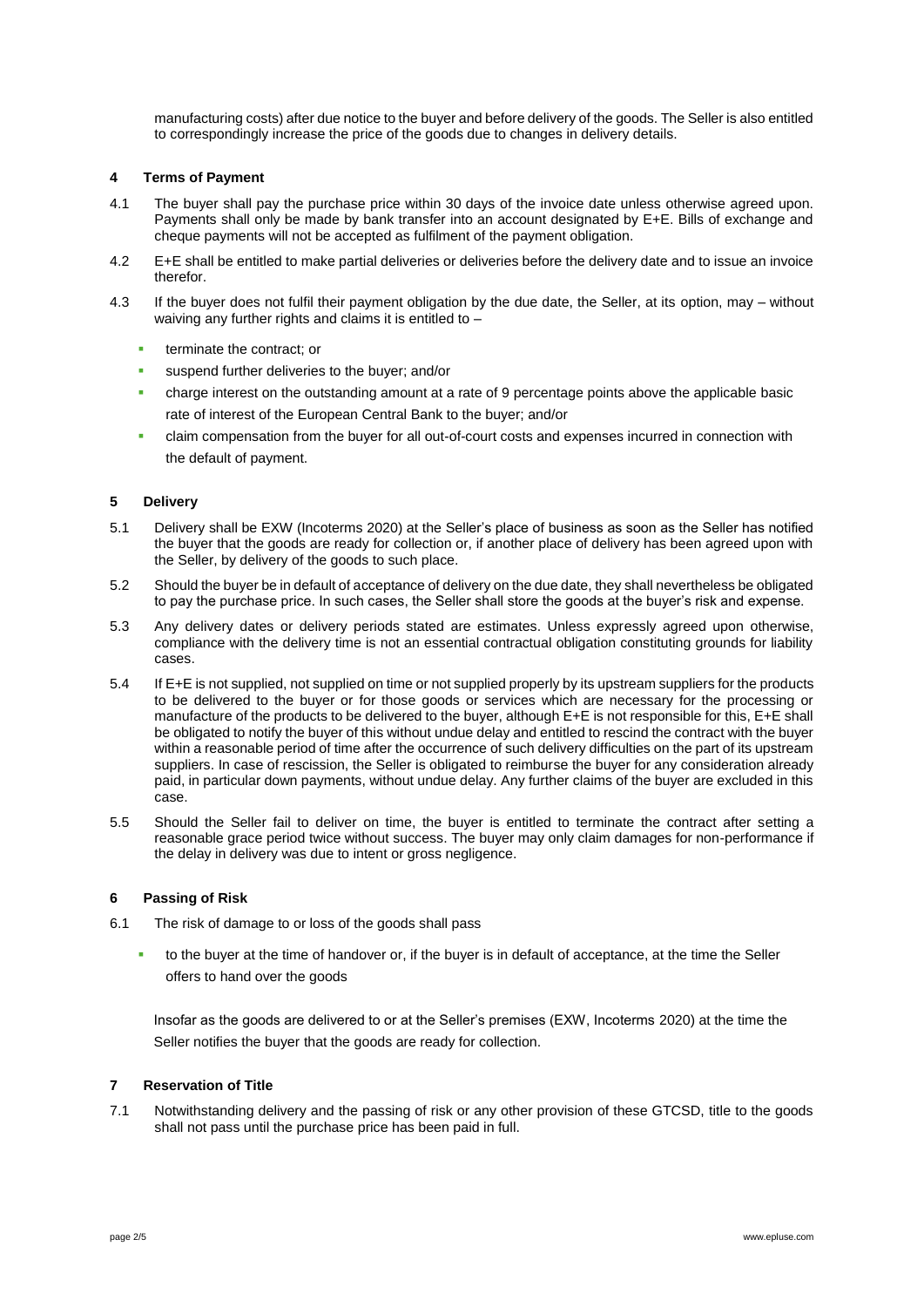As long as the retention of title applies, the buyer may neither pledge the goods nor assign them as security. In the event of seizure or other intervention by third parties, the buyer shall notify the Seller without undue delay so that the Seller can take appropriate legal action. If the buyer fails to comply with this obligation, they shall be liable for any damage incurred.

- 7.2 Until full payment has been made, the buyer may use or resell the goods in the ordinary course of business, provided that they keep any remuneration (including any insurance payments) for the Seller and the funds separate from their assets and those of third parties.
- 7.3 If the goods have been further processed and if the further processing has also been made using parts in which the seller of the reserved goods has no ownership, then the seller of the reserved goods shall acquire corresponding co-ownership. The same shall apply in the event of mixing for goods of the Seller.
- 7.4 The Seller undertakes to release securities to which it is entitled at the buyer's request to the extent that the realisable value of the securities exceeds the claims to which the Seller is entitled. The Seller is entitled to choose the securities to be released.
- 7.5 The revocation or assertion of the reservation of title or the seizure of the reserved goods by the Seller does not constitute rescission from the contract unless the Seller has expressly declared this.

### **8 Warranty and Liability**

- 8.1 The buyer must promptly inspect the goods upon receipt and raise any complaints in accordance with Section 377 of the Austrian Business Code *(Unternehmensgesetzbuch,* "UGB").
- 8.2 The Seller warrants that the delivered goods are free from defects of quality and defects of title. A defect of quality exists in the case of material and processing defects which impair use and which do not comply with the agreed specifications. Defects of quality shall be repaired or the goods delivered or provided again free of charge at the Seller's option, provided that the defect of quality already existed at the time of the passing of risk.
- 8.3 Claims for subsequent performance, reduction or cancellation of the contract or other claims based on a defect of quality or a defect of title shall become statute-barred within 12 months from the commencement of the statutory limitation period. This period shall not apply insofar as the law prescribes a longer period in the case of buildings/construction defects, in the case of intent, fraudulent concealment of a defect or nonfulfilment of a guarantee as to quality.
- 8.4 If supplementary performance fails after two reasonable deadlines have been set, the buyer may rescind the contract or reduce the remuneration without prejudice to any claims for damages pursuant to section 9.
- 8.5 Notification of defects must be made in writing without undue delay. If the notice of defect is unjustified, the Seller is entitled to be reimbursed by the buyer for the expenses incurred.
- 8.6 The Seller accepts no liability that the goods are fit for a particular purpose unless it has expressly agreed to the intended purpose.
- 8.7 The Seller's liability does not extend to parts, materials or other equipment manufactured by or on behalf of the buyer unless the manufacturer of such parts accepts liability vis-à-vis the Seller.
- 8.8 The warranty does not cover any defects that arise due to faulty installation or use by the buyer or third parties, misuse, negligence, defective or lack of maintenance, improper use, non-compliance with the operating instructions or other instructions of the Seller, or in the course of normal wear and tear. It also does not cover any insignificant deviations from the agreed quality.
- 8.9 Any claims of the buyer due to defects of quality or defects of title are excluded. This shall not apply in the event of fraudulent concealment, non-fulfilment of a guarantee as to quality, culpable injury to life, body or health or in the event of an intentional or grossly negligent breach of duty by the Seller. The provisions above do not shift the burden of proof to the buyer. The Seller shall not be liable for the services and goods provided or delivered by its suppliers.

Further claims or claims of the buyer other than those regulated in sections 8 and 9 due to defects of quality or defects of title are excluded.

### **9 Liability and Exclusion of Liability**

9.1 Unless otherwise provided for in these GTCSD, any claims for damages of the buyer, in particular due to breach of obligations arising from the contractual relationship and for tort, shall be excluded irrespective of their legal basis.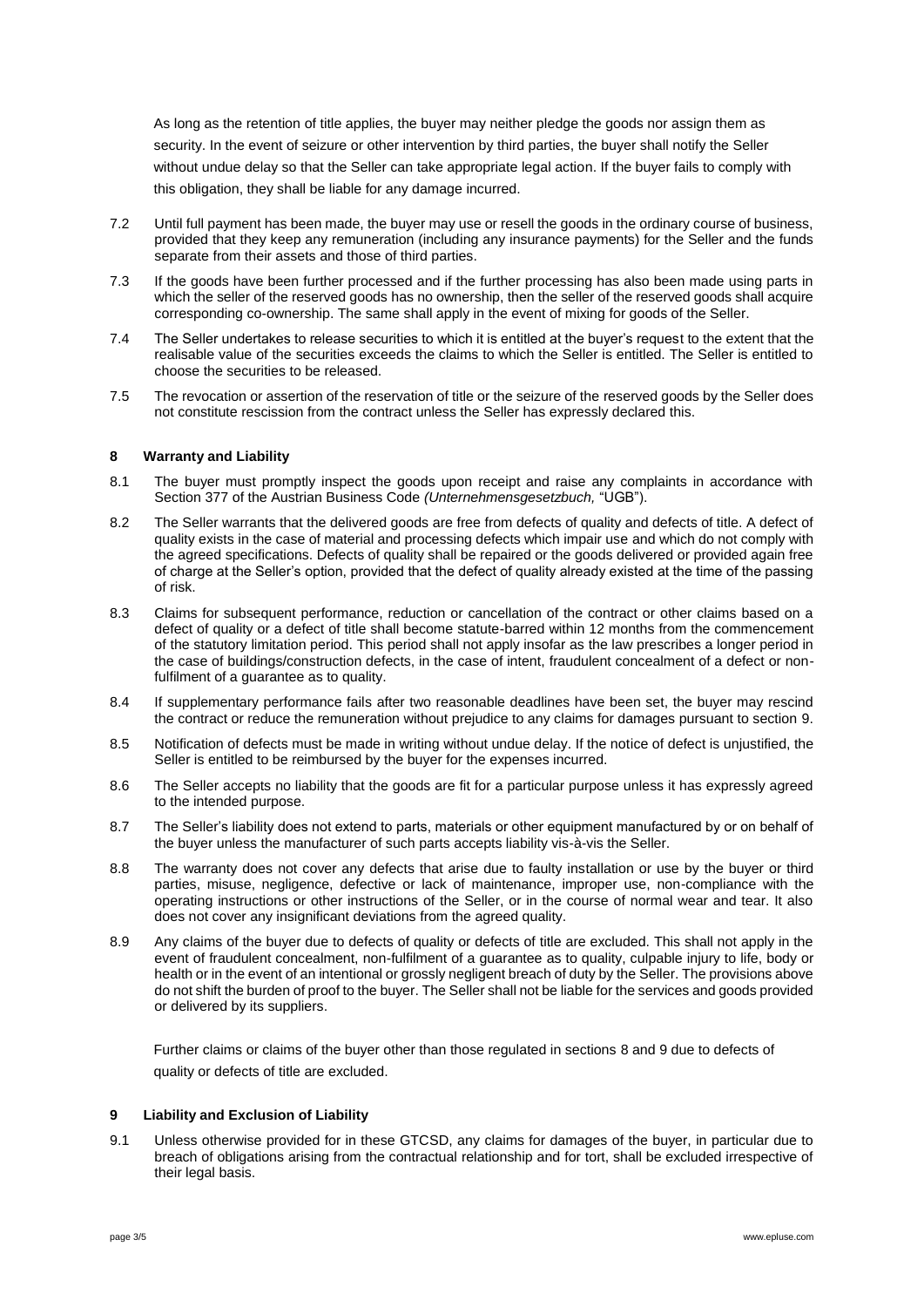The Seller's exemption from liability shall, however, not apply in the event of a cause of defect or damage attributable to fraudulent intent, wilful misconduct or gross negligence, or in the event of claims under the Product Liability Act, non-fulfilment of an assumed guarantee, or culpable injury to life, body or health.

- 9.2 Claims of the buyer for loss of profit, loss of production, installation and removal costs or due to the loss of data are excluded.
- 9.3 Any recourse claims shall be excluded unless the ultimate buyer is a consumer or the buyer has entered into agreements with the ultimate buyer that go beyond the statutory claims based on defects.

### **10 Export Control**

- 10.1 The buyer is obligated to comply with any and all applicable export control regulations.
- 10.2 The fulfilment of the contract is subject to the proviso that there are no obstacles due to Austrian, U.S. or other applicable national EU or international regulations of foreign trade law as well as no embargoes or other sanctions.
- 10.3 The buyer is obligated to provide all information and documents required for export, transfer or import.
- 10.4 If the buyer violates the aforementioned provisions, they shall indemnify the Seller against any and all claims, demands, etc. arising from or in connection with such violation, and they shall indemnify the Seller and hold the Seller harmless in this respect.

### **11 Service and Maintenance**

- 11.1 These GTCSD shall correspondingly apply to the provision of service, calibration, repair or installation works ("services") if not otherwise agreed upon.
- 11.2 At the Seller's option, the buyer shall make the products available for the performance of services at their premises or shall send them to the Seller at the buyer's expense and risk.
- 11.3 The Seller is entitled to outsource the performance of the services, including to delegate all rights and obligations, to third parties.
- 11.4 The service staff shall be given free and safe access to perform the commissioned services unhindered. The buyer shall provide qualified and authorised personnel as necessary for the duration of the services. Any necessary hazard warnings and safety instructions shall be provided by the buyer in writing.
- 11.5 If, due to lack of cooperation by the buyer, lack of access, lack of qualified, authorised personnel or lack of necessary information it is not possible to carry out the services at the agreed time or only at additional expense to the Seller, the resulting additional costs shall be borne by the buyer in accordance with the current rates (hourly rates, expenses, travel costs, etc.).
- 11.6 The buyer shall also bear the costs of any waiting times of the service staff of 30 minutes or more caused by the buyer, e.g. due to longer registration times, non-presence of contact persons or similar.
- 11.7 The risk for the services shall pass to the buyer upon the provision of the services. Formal acceptance is not required, notification of completion of the services is sufficient unless otherwise agreed upon.
- 11.8 If deadlines cannot be met due to circumstances for which a party is not responsible (cf. in particular section 13 of these GTCSD), a reasonable new deadline shall be agreed upon between the parties.

### **12 IP Rights, Industrial Property Rights**

- 12.1 E+E shall only be liable for the infringement of third party industrial property rights or copyrights ("property rights") within Austria. E+E shall not be liable for the infringement of any property rights if based on a change in the results of the services which was not wholly or partly carried out or authorised by E+E. E+E shall also not be liable for infringements of property rights resulting from a use not contractually intended for the relevant results of the services.
- 12.2 In the event of justified claims by third parties against the buyer due to infringements of property rights by the Seller, the Seller shall be liable for the period of 12 months pursuant to section 8 as follows:

The Seller has the option of either obtaining a right of use for the goods in question at its own expense or modifying or replacing the goods in such a way that no property right is infringed. If this is not possible for the Seller on reasonable terms and conditions, the buyer shall have the statutory rights of rescission or reduction.

12.3 Claims for damages shall be subject to section 9.